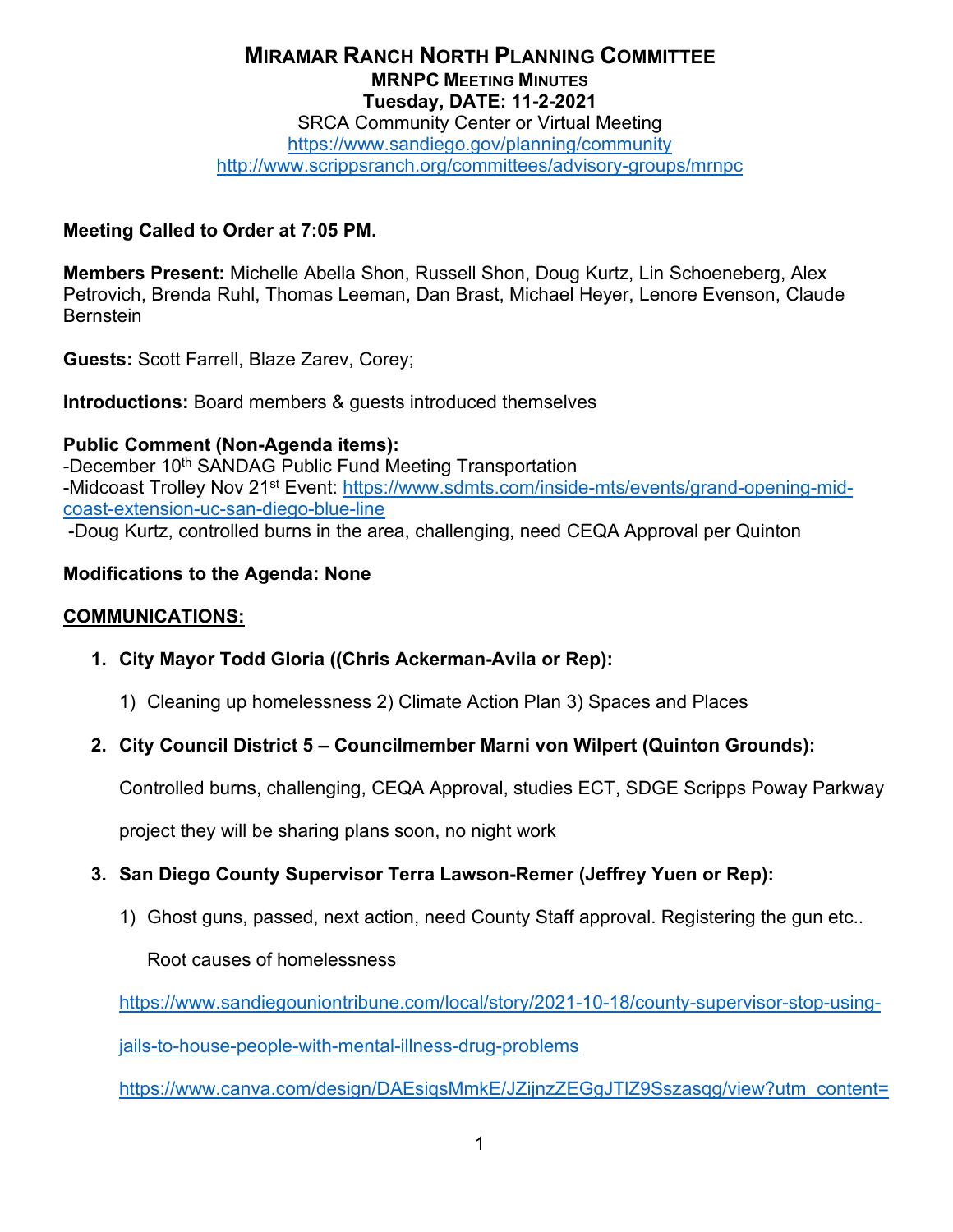DAEsigsMmkE&utm\_campaign=designshare&utm\_medium=link&utm\_source=sharebutton

**4. 77th District California Assemblymember Brian Maienschein (Rob Knudsen):**

# **Absent**

**5. US Congressman Scott Peters (Jessica Brown or Rep):**

# **Absent**

**6. City of SD Planning Dept. (Tony Kempton):**

# **Absent**

**7. SDUSD, Caltrans or Other State Agencies Rep:**

# **Absent**

**8. Scripps Ranch Planning Group (SRPG) and CPC (Wally Wulfeck):**

CPC, Redistricting , Nov 4th meeting, boundaries etc.. Joe Lacava speaking at planning group

Nov 30<sup>th</sup> meeting,

**9. Scripps Ranch Civic Association (SRCA) - Bob Ilko or Rep:**

# **Absent**

**10.Scripps Ranch Community Recreation Group (CRG) –Marc Sorensen or Rep:**

# **Absent**

# **PRESENTATIONS/DISCUSSIONS/ACTION ITEMS:**

### **Info Items:**

Scott Farrell and Blaze Zarev of the YMCA presented a PPT providing update on membership, : <https://www.ymcasd.org/about-y/news-center/social-services/rooted-community>

Scripps Mesa Apartments Tentative Map Waiver Hearing Officer Public Hearing scheduled on Nov. 3: Mixed-use residential & commercial development on 6.69. acre site under construction at 10380 Spring Canyon Road

# **Action Items: Mad Budget Fiscal Year 2023**

- 1. 11-2-2021 Thomas Leeman moved to approve, seconded by Alex Petrovich; Abstain: 0; Yay: 10; Nays: 0. Motion passed.
- 2. Action Item: AB361 provisions require a vote to authorize MRNPC's next meeting to be held virtually. Chair presided. The motion has passed for the next meeting to be virtual. Abstain: 0; Yays: 7; Nays: 3